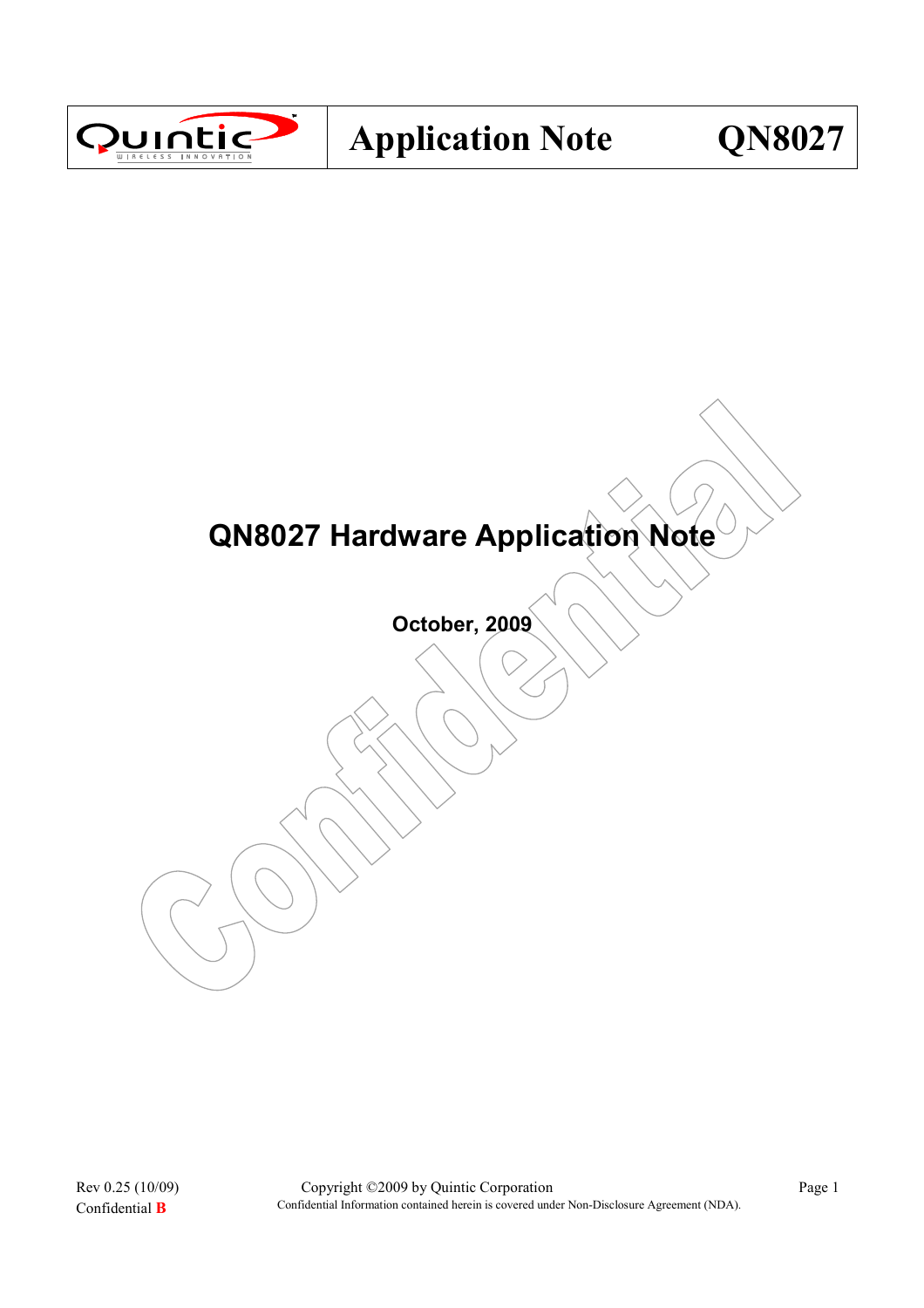# **Contents**

| 1.1  |                   |          |  |  |
|------|-------------------|----------|--|--|
|      | 2 Hardware Design | 5        |  |  |
| 2.1  |                   |          |  |  |
| 22   |                   |          |  |  |
| 2.3  |                   |          |  |  |
| 2.4  |                   |          |  |  |
| 2.5  |                   | X.       |  |  |
| 2.6  |                   | $\alpha$ |  |  |
| 2.7  |                   | 10       |  |  |
| 2.8  |                   | 10       |  |  |
| 2.9  |                   | 12       |  |  |
| 2.10 |                   | 13       |  |  |
| 2.11 |                   | 15       |  |  |
|      |                   |          |  |  |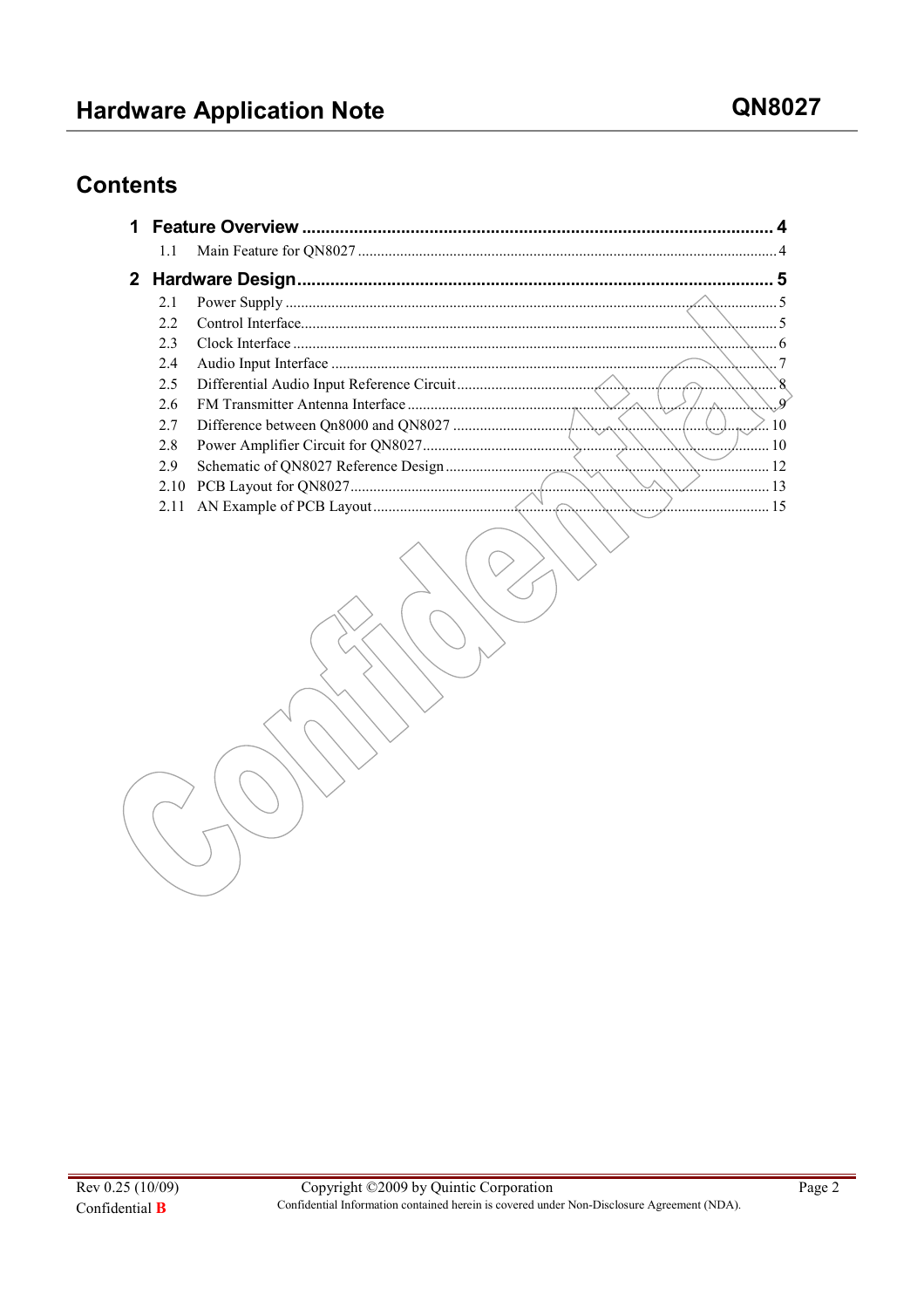# Hardware Application Note **Government CONS027**

#### REVISION HISTORY

| <b>REVISION</b> | <b>Summary of Changes</b>                                                                                                                                                                                                                                                                                                                                                                                                                                                                                                                                                                                                                                                                                                                                                                                                                                                     | Date       |
|-----------------|-------------------------------------------------------------------------------------------------------------------------------------------------------------------------------------------------------------------------------------------------------------------------------------------------------------------------------------------------------------------------------------------------------------------------------------------------------------------------------------------------------------------------------------------------------------------------------------------------------------------------------------------------------------------------------------------------------------------------------------------------------------------------------------------------------------------------------------------------------------------------------|------------|
| 0.1             | Draft.                                                                                                                                                                                                                                                                                                                                                                                                                                                                                                                                                                                                                                                                                                                                                                                                                                                                        | 030109     |
| 0.21            | Add PA reference circuit                                                                                                                                                                                                                                                                                                                                                                                                                                                                                                                                                                                                                                                                                                                                                                                                                                                      | 062409     |
| 0.22            | $1_{\cdot}$<br>Change 'FMO' to 'RFO';<br>2.<br>Add the PA output result, amplify 15dB of the RF power.                                                                                                                                                                                                                                                                                                                                                                                                                                                                                                                                                                                                                                                                                                                                                                        | 062909     |
| 0.23            | Change the QN8027 SANB reference design.                                                                                                                                                                                                                                                                                                                                                                                                                                                                                                                                                                                                                                                                                                                                                                                                                                      | 07/24/2009 |
| 0.24            | 1. In Figure 11:<br>- Add a PA reference design schematic for QN8027 15cm<br>antenna:<br>- Add a note: "If VCC is in the range $+2.8V$ $\rightarrow$ 3.3V, VIO may<br>directly connect to VCC (pin3), if the voltage for VIO pin is<br>bigger than +3.6V QN8027 will be damaged" on the<br>reference schematic near the VIO pin<br>- Add a note: " the bypass ripple cap C01 & $\sim$ C02 may be<br>placed as near as possible to pin3 when pob layout" on the<br>reference schematic near the capacitor C01 & C02<br>- Add a note "it may be placed as near as possible to pin5 to<br>reduce the parasitical inductor when pcb layout, the<br>parasitical inductor may influence L4 yalue, ctm may fine<br>tune L4 value from 100nH to 150nH to see which one is the<br>best". On the reference schematic near the inductor L4<br>Add PCB layout guide in Section 2.11<br>2. | 08/31/2009 |
| 0.25            | Correct a mistake about the PACAP calibration result on<br>1.<br>page 9. Change from $0x3f^2Qx00$ to $0x1f^2Qx00$ ;<br>Replace the Figure 1;<br>2.<br>Modify the grammar and syntax.<br>3.                                                                                                                                                                                                                                                                                                                                                                                                                                                                                                                                                                                                                                                                                    | 10/22/2009 |

#### Important Notice

The material contained in this document is provided "as is" and is subject to change, without notice, in future editions. Further, to the maximum extent permitted by applicable law, Quintic disclaims all warranties, either express or implied, with regard to this manual and any information contained herein, including but not limited to the implied warranties of merchantability and fitness for a particular purpose. Quintic shall not be liable for errors or for incidental or consequential damages in connection with the furnishing, use, or performance of this document or of any information contained herein. Should Quintic and the user have a separate written agreement with warranty terms covering the material in this document that conflict with these terms, the warranty terms in the separate agreement shall control.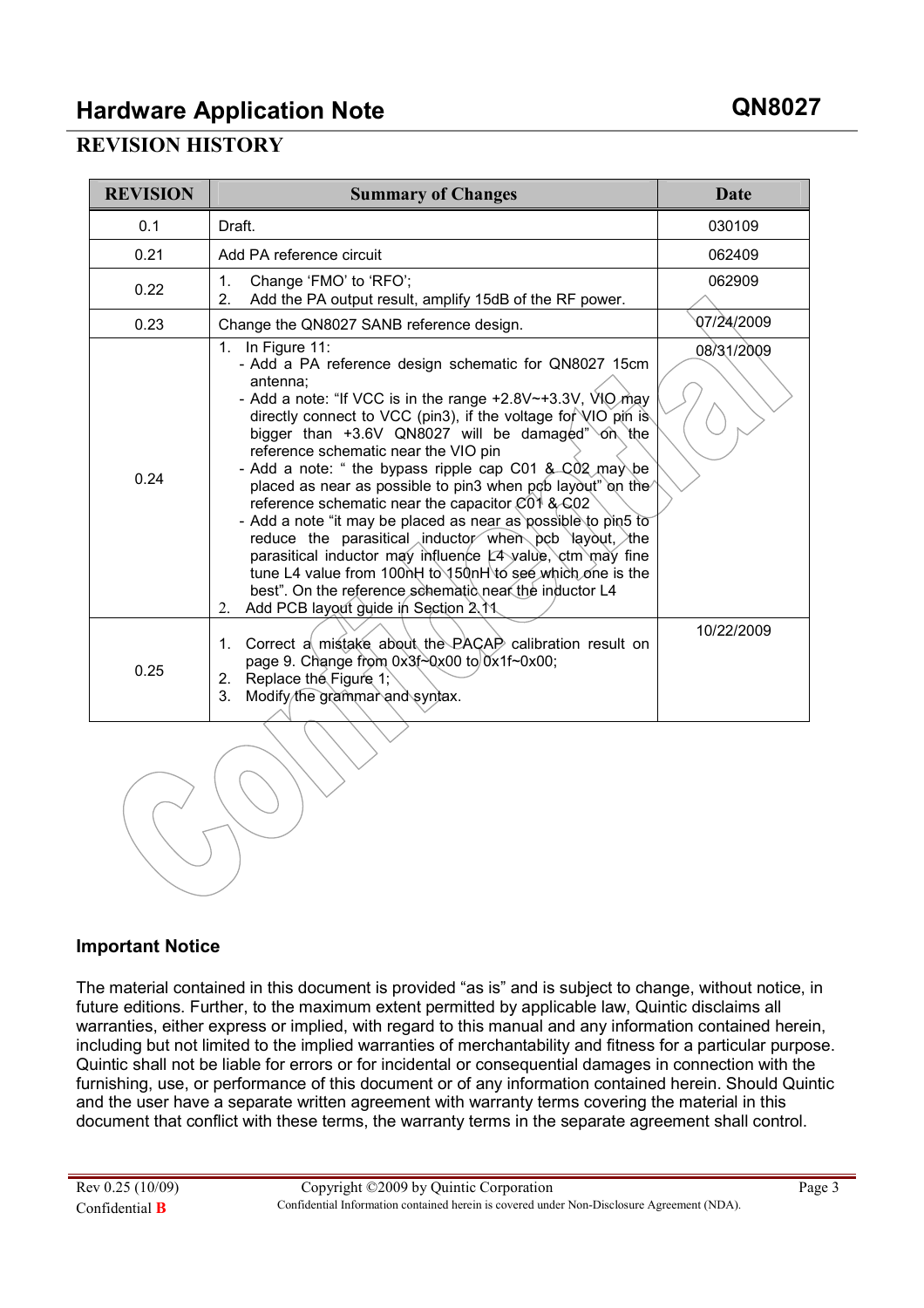### 1 Feature Overview

The QN8027 is a high performance, low power, single-chip stereo FM transmitter, designed for MP3 players, GPS. The QN8027 also supports RDS/RBDS data transmit.

#### 1.1 Main Feature for QN8027

- > 76MHz~108MHz full band tuning in
- $\triangleright$  Auto PA output power calibration
- > RDS/RBDS transmit
- 12MHz/24MHz crystal support and 12MHz/24MHz external clock support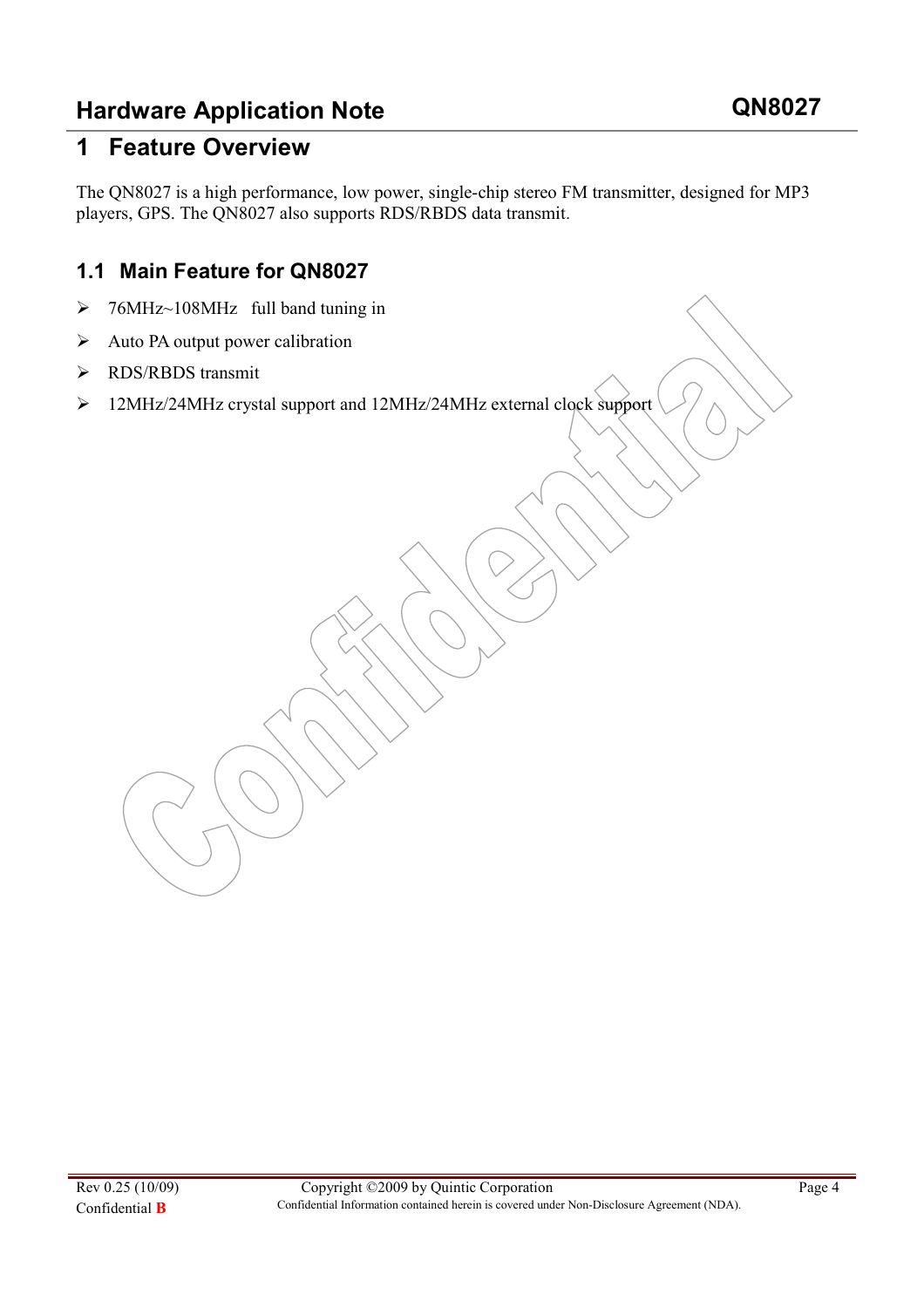# 2 Hardware Design

This chapter describes the details of hardware design and schematic of reference design.

#### 2.1 Power Supply

QN8027 is integrated LDO inside, and the VCC accepts the power supply voltage range from 2.7V~5.0V.

QN8027 has a pin 'VIO' which is used to define the I/O high voltage level. 'VIO' only accepts the voltage range 2.7V~3.3V.

The VCC power supply should be not larger than 3.3V, so that VCC and VIO can be connected to gether directly with the power supply. If the VCC power supply is larger than  $3.3V$ , VIO should be connected with 3.3V voltage solely.

#### 2.2 Control Interface

 $ON8027$  uses I<sup>2</sup>C bus to communication only. And I<sup>2</sup>C process follows I<sup>2</sup>C protocol.

ON8027 I<sup>2</sup>C device address (7 bits) is 0x2C (010)(100). When it comes to writing operation, it should be added '0' as the LSB of the address (0x58); when it comes to reading operation, it should be add '1' as the LSB of the address (0x59).

SDA pin is the data bus and  $SCL$  pin is the clock bus, on these two buses, the pull up registers are needed. And the registers values should be adjusted according to the  $I^2C$  rate.





#### Figure 1.  $I^2C$  Write and Read Operation Timing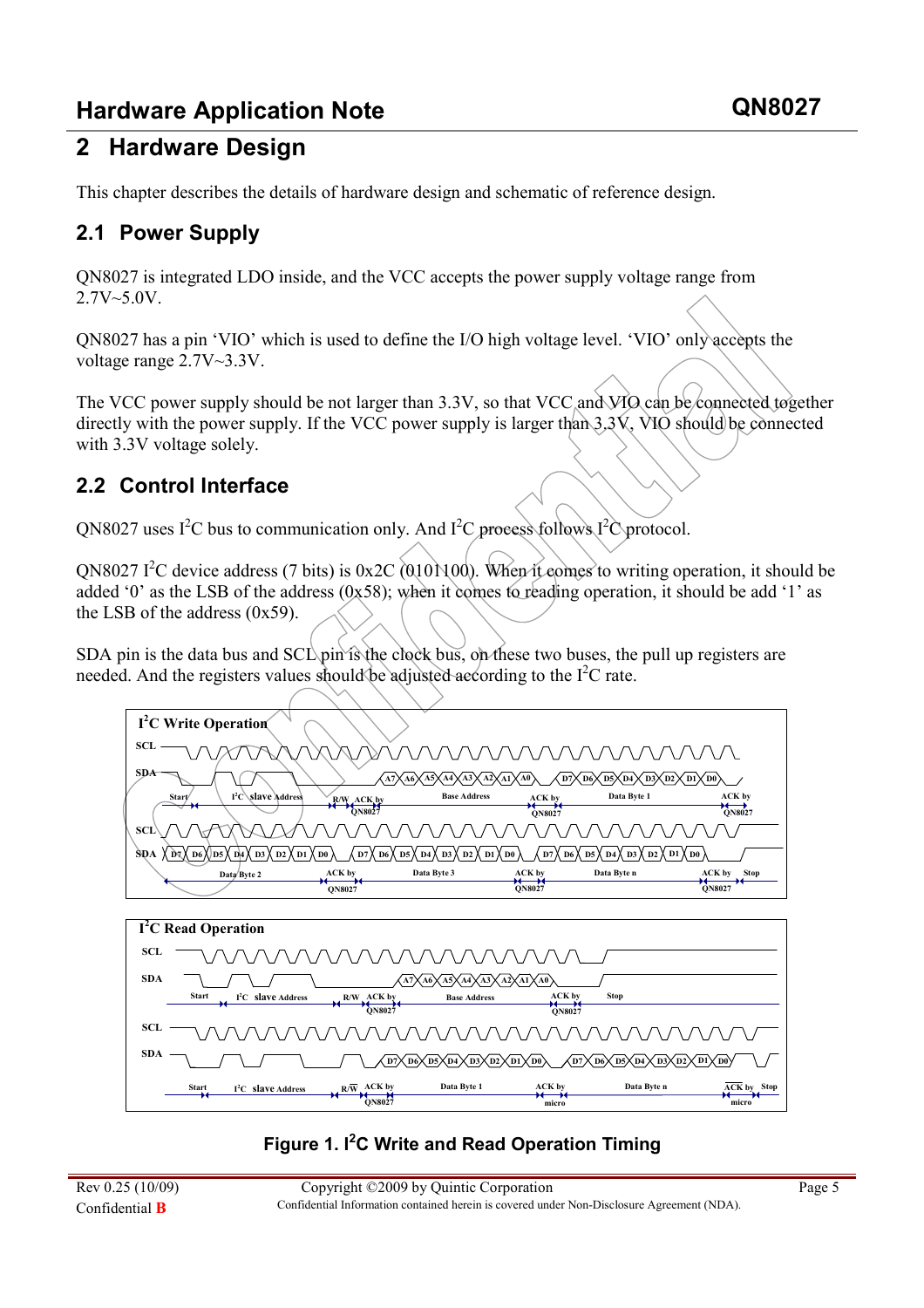#### 2.3 Clock Interface

Pin 1'XTAL2' and pin 2 'XTAL1' are used to crystal input. QN8027 accepts 12MHz and 24MHz crystals. And the crystals need 20pF load cap. The chip default setting is 24MHz crystal. If the crystal is changed, it needs to change some registers and recalibrate to make chip for the crystal setting.



QN8027 accepts external clock input. It accepts square clock with the voltage range 0~UVIO and sin wave single-end and sin wave differential clock input (Figure 3). For sin wave single-end clock input, the voltage of the clock should be larger than 350mVpeak. With differential sin wave clock input, the clock input voltage should larger than 350mVp-p every endpoint (Figure 4).



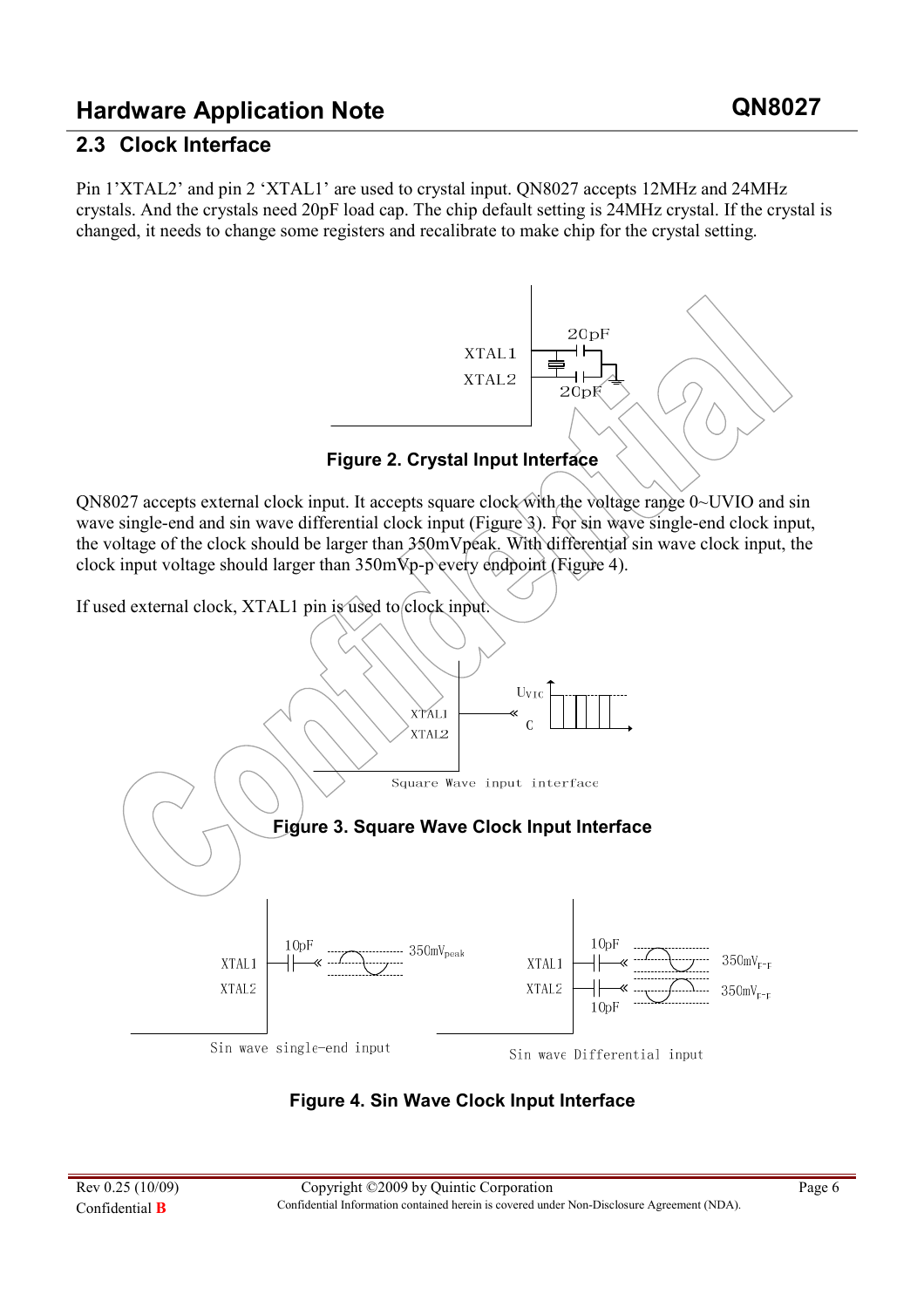#### 2.4 Audio Input Interface

QN8027 has integrated VGA inside which can change the input impedance of 5k ohm, 10k ohm, 20k ohm and 40k ohm by registers control.

With default register setting, audio input only accepts maximum 1000mVp-p voltage. And audio input needs a capacitor to separate DC voltage. The suggested capacitor value is 4.7uF.



From the Figure 5 and Figure  $\beta$ , the capacitor and the import impedance build up a high pass filter structure. And the low cut-off frequency is:  $f_e = \frac{1}{2\pi RC}$ ; in order to get a good frequency response at low frequency, the capacitor value is suggested to 4.7uF.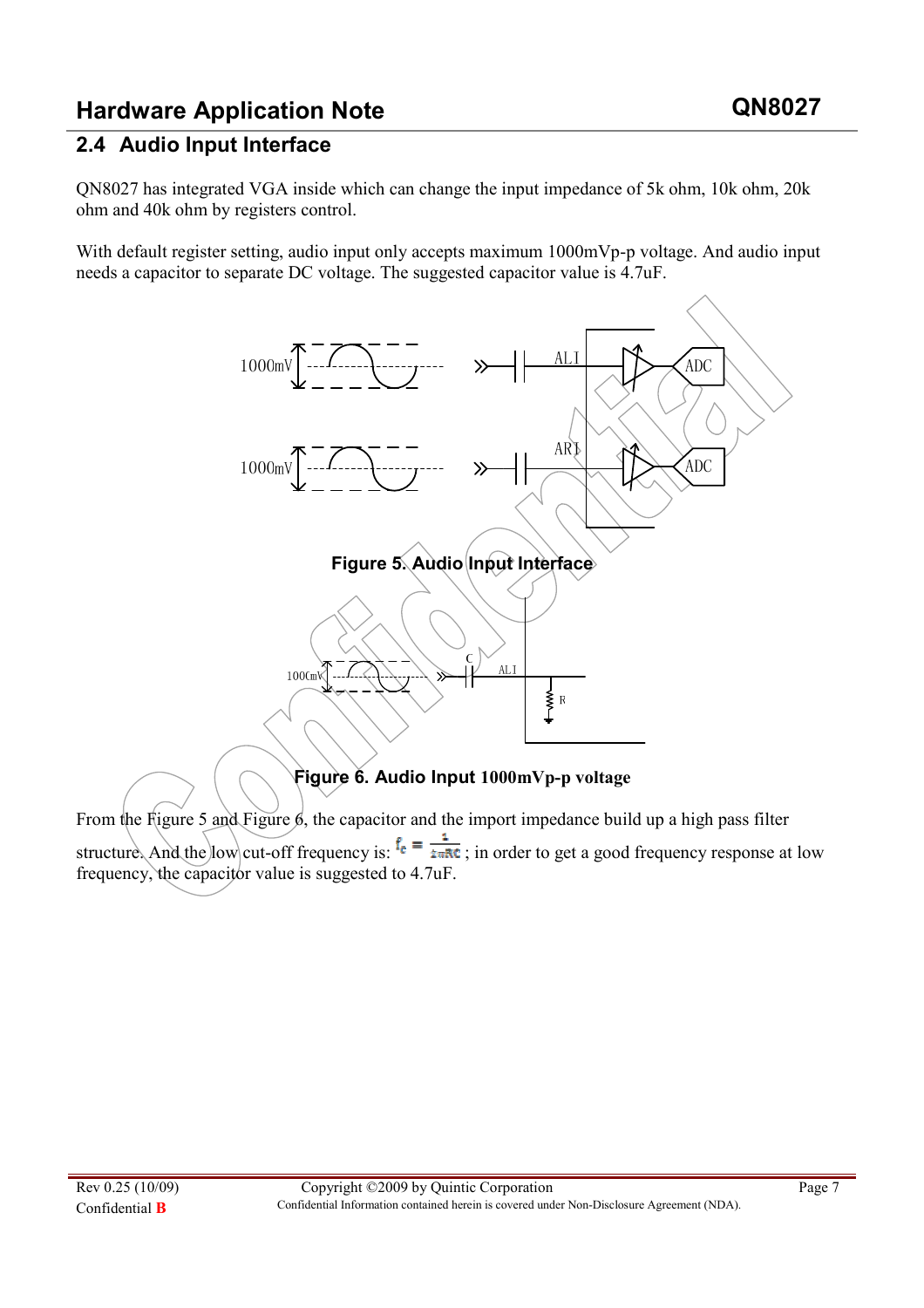#### 2.5 Differential Audio Input Reference Circuit

In order to further improve the common mode noise restrain and build up a low-pass filter in the frontend of audio input, we provide a reference design for differential audio input circuit.

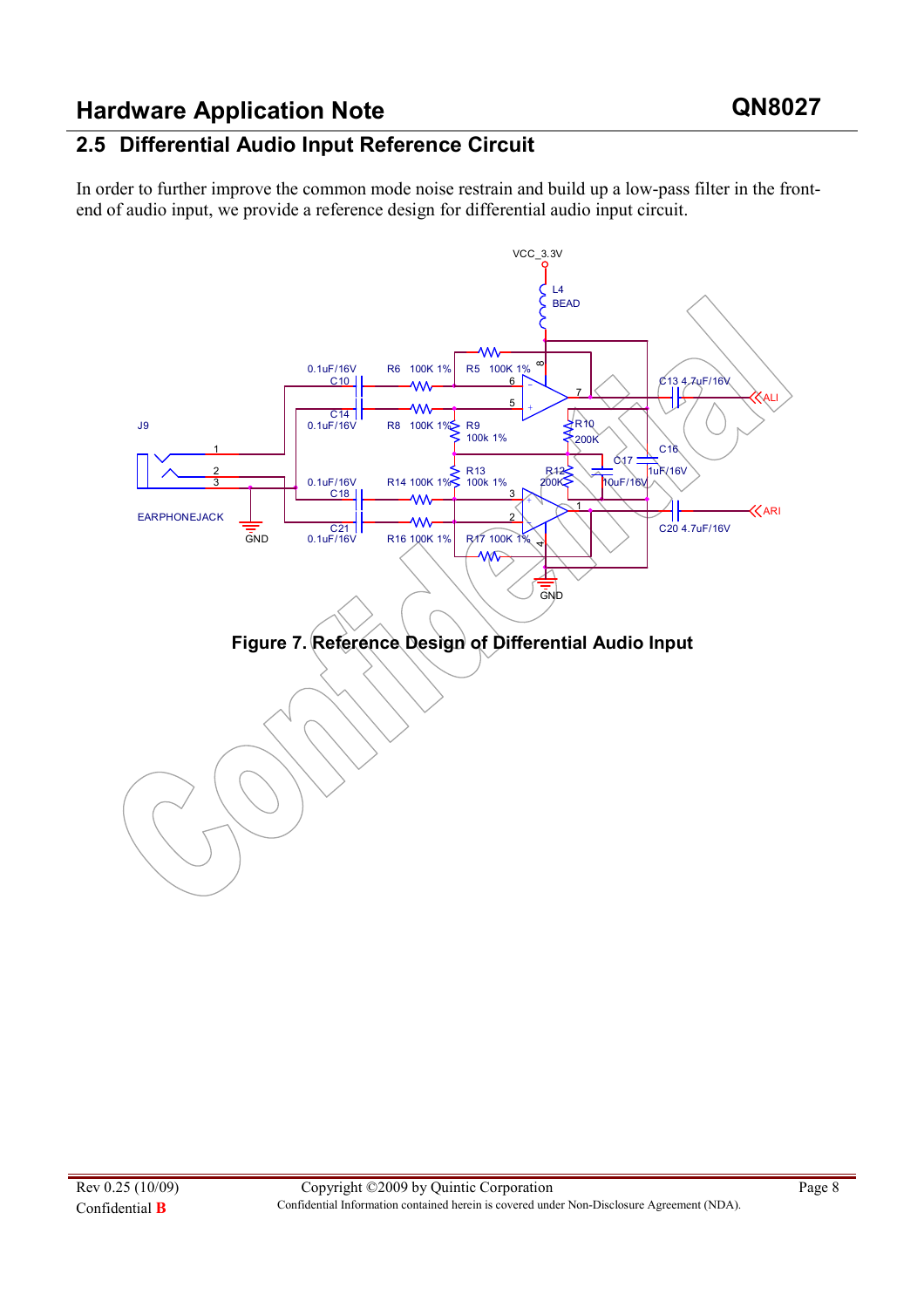#### 2.6 FM Transmitter Antenna Interface

QN8027 uses auto turn for every channel with the integrated adjustable capacitor and can make the PA output voltage to get maximum value at every channel.

The PA structure of QN8027 needs an inductor at the outside of the chip, which is used to produce a resonant circuit with the integrated capacitor, and it also provides a DC back circuit for the PA output.



According to the chip design, the inductor should be assembled as close as possible to the chip.

1 The integrated capacitor is adjustable and according to the polynomial  $f = \frac{1}{2\pi\sqrt{LC}}$ , in order to covers the frequency range from  $76MH<sub>2</sub> \rightarrow 108MH<sub>2</sub>$ , the 150nH inductor is suggested. And this inductor value will modify according the equivalent serial capacitor which induct from the board layout and the antenna type.

To judge whether the inductor has covered the full span, reg30 can be used. Set the RF frequency of 76MHz and read the reg30 value, then set RF frequency of 108MHz and read reg30 value, if both two reg30 values are in range  $0x1f-\alpha x00$ , it means the inductor can cover the full span. Otherwise, it is necessary to change the inductor value to cover the full span.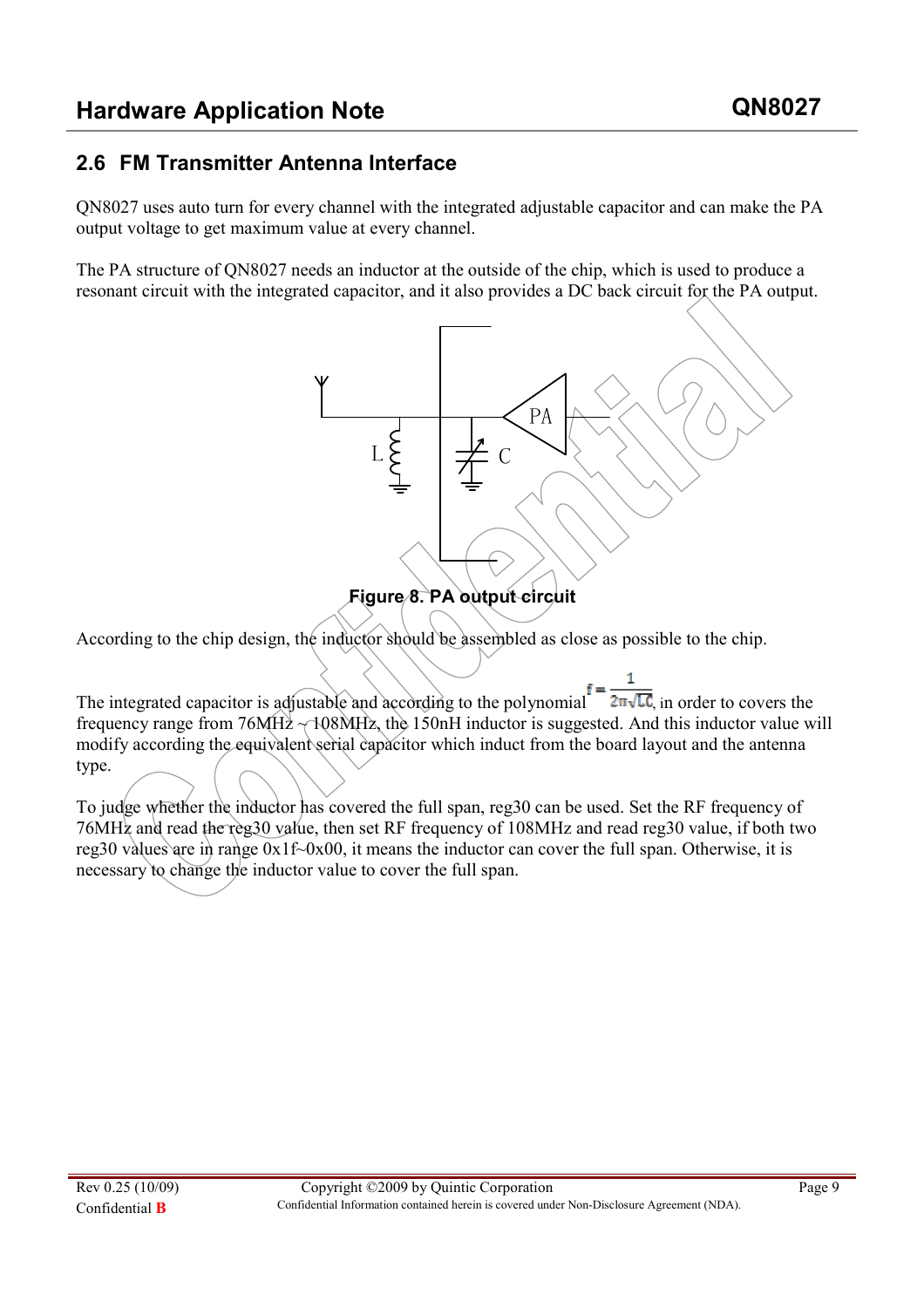#### 2.7 Difference between Qn8000 and QN8027

- QN8000 only accepts 7.6MHz crystal; QN8027 accepts 12MHz/24MHz crystal.
- $\triangleright$  QN8000 uses 2 wire and 3wire control interface; QN8027 only uses I<sup>2</sup>C control interface. QN8000 and QN8027 have different device ID.
- QN8000 RFO can connect to antenna; QN8027 RFO needs an inductor about 150nH across to GND nearby the RFO pin.

#### 2.8 Power Amplifier Circuit for QN8027

QN8027 has an integrated power amplifier. If the output power still can't meet the requirement, it can be added an external power amplifier outside of the chip RFO pin.

The circuit is shown as following:



Figure 9. External PA Reference Circuit for 75cm Antenna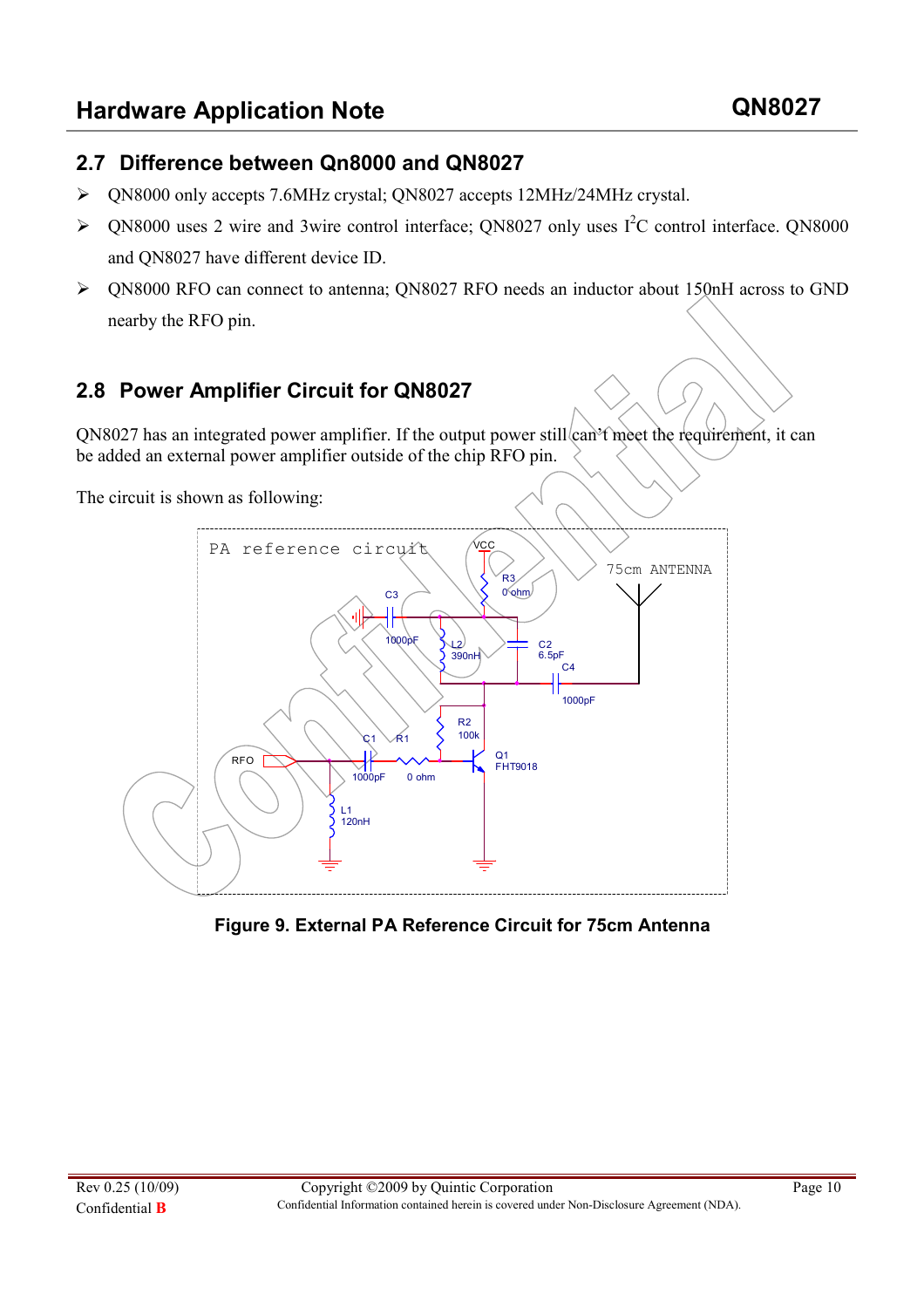

Figure 10. External PA Reference Circuit for 15cm Antenna

\*Note: in the Figure 10, RFO connects to the pin 5 of QN8027 directly.

The reference circuit is designed based on QN8027 EVB with the PA circuit, RF output power increases about 15dB. When the circuit is used on practical product, the parameters of the components need do a little modify according to the layout of the FM transmitter output trace.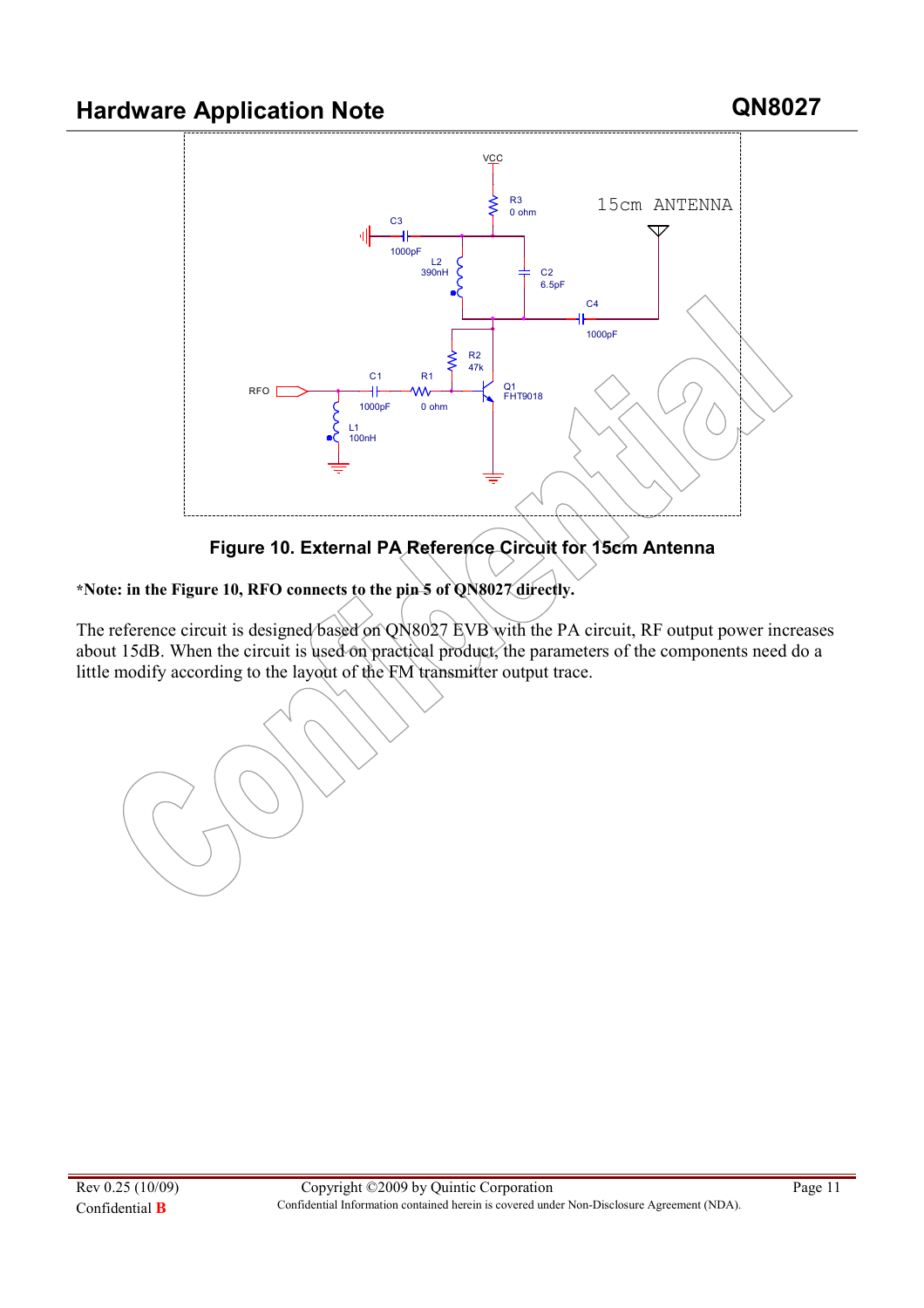

Confidential Information contained herein is covered under Non-Disclosure Agreement (NDA) Confidential Information contained herein is covered under Non-Disclosure Agreement (NDA).

Page 12

**QN8027** 

**Hardware Application Note**

**Hardware Application Note**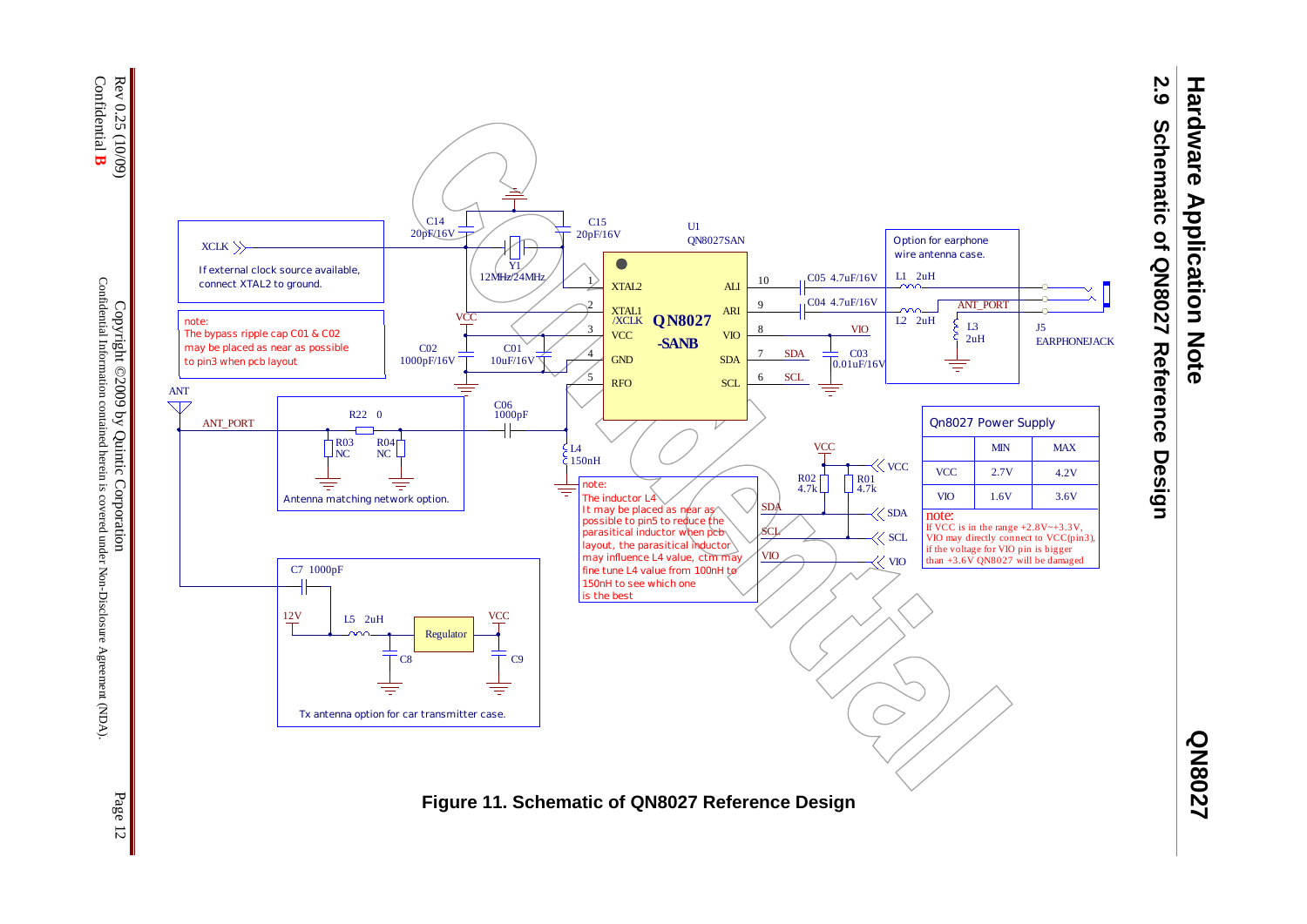# , 2.10 PCB Layout for QN8027

The example layout as show in the following:



The RF output inductor should be placed to the chip pin5 and the bypass ripple cap should be placed to pin3 as close as possible.

Close to the QN8027 chip, there should be a large area of GND copper which help to eradiate the FM high frequency signal.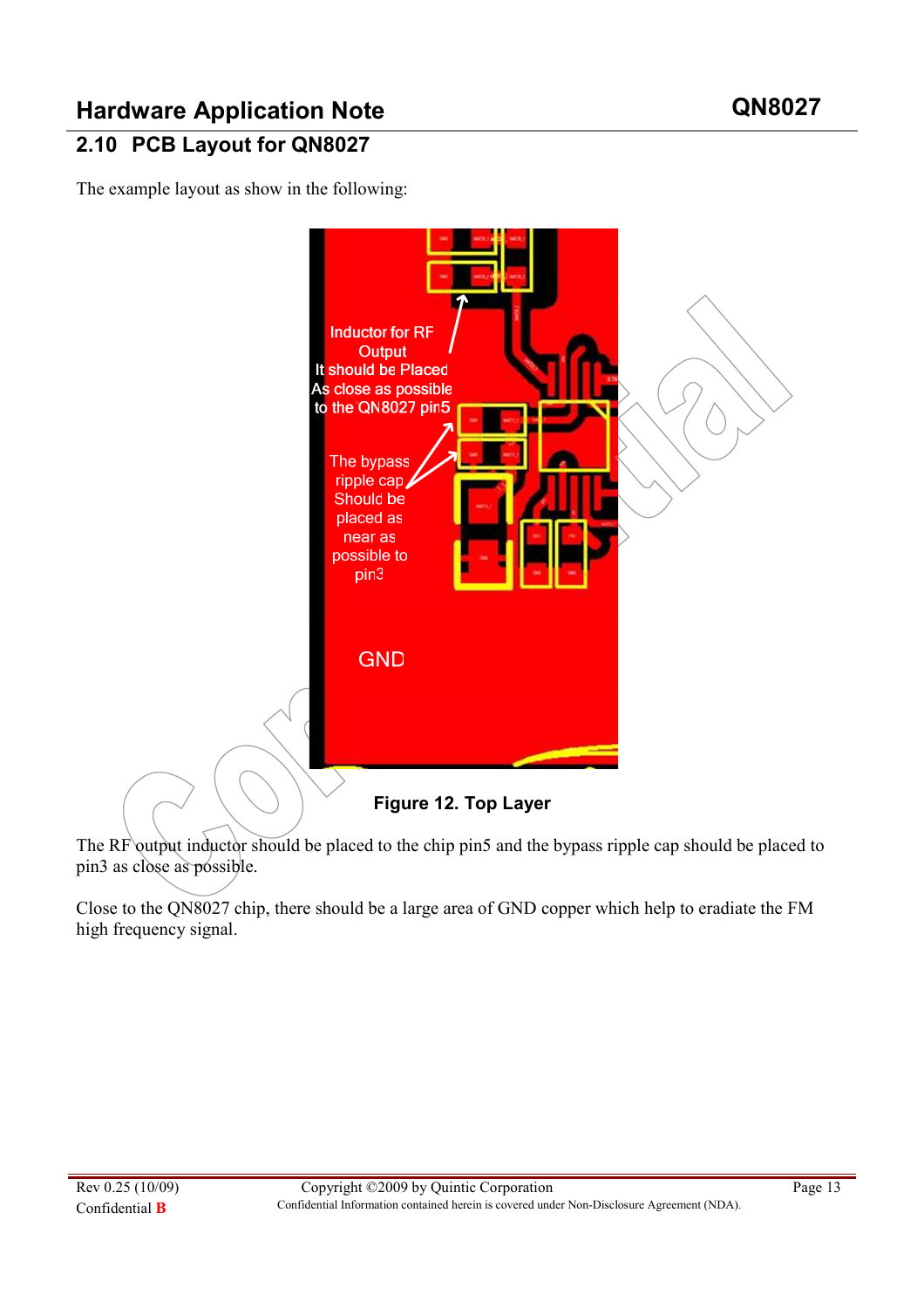

Under the chip and the RF signal trace, there need an integrative GND copper. This copper will help to increase the high frequency signal integrity and also help to eradiate the FM high frequency signal.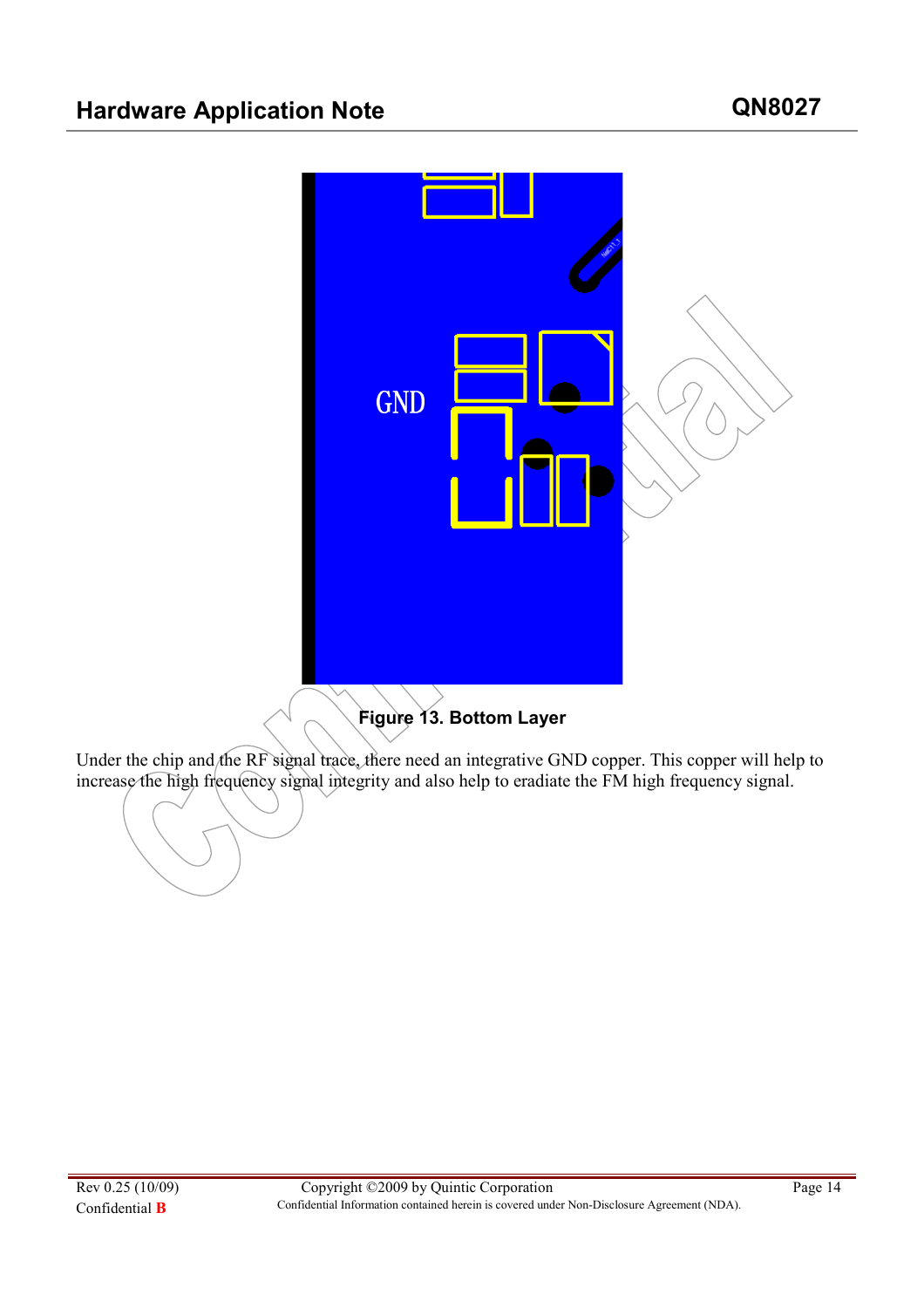### 2.11 AN Example of PCB Layout



Figure 14. Top Layer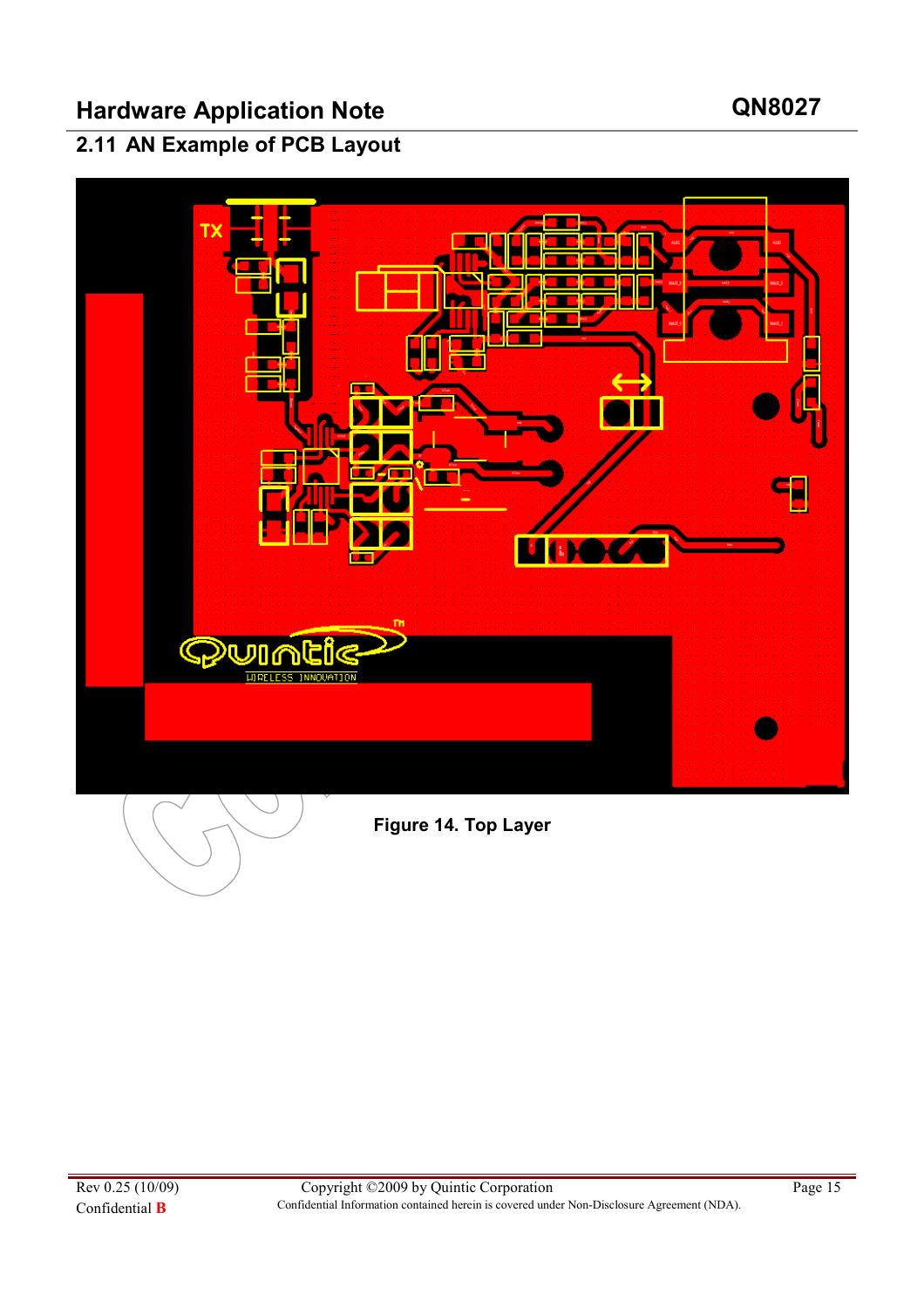

# Figure 15. Bottom Layer